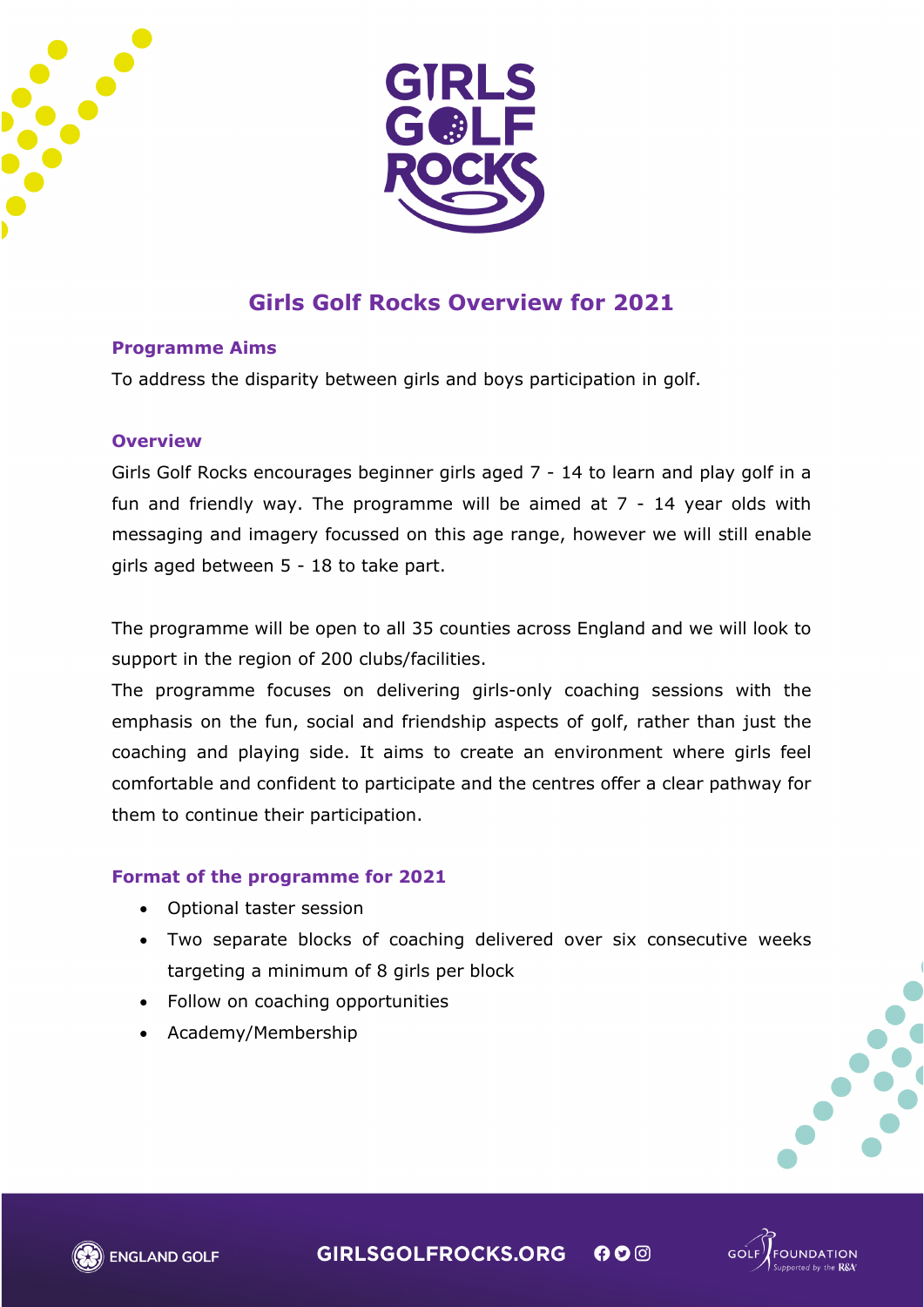



# **Programme Details**

## **Optional taster session**

- Delivery of taster sessions are at the discretion of the host facility and should be delivered ahead of the coaching sessions
- For those clubs/facilities wishing to commence their coaching in July and have chosen to host taster session/s these can be completed in June prior to the main programme delivery
- Please note taster sessions will not be funded as part of the programme
- A PDF empty belly template will be provided for those clubs wishing to deliver a taster session/s

# **Coaching – core focus of programme**

- Two separate six-week blocks of consecutive coaching must be delivered between July and October 2021 with the final session/s being delivered out on the course
- Each block of coaching must target new participants
- All coaching must be completed by the end of October therefore the last starting date for the second block of coaching would be Sunday 26 September 2021
- Clubs/coaches will be provided with direct access to the booking system to download participant details who have booked onto their courses
- Bookings and payments for all coaching sessions must be made through [www.girlsgolfrocks.org.](http://www.girlsgolfrocks.org/) This is directly linked to the procurement of player packs so no bookings and payment can be taken by the host facility. All equipment will be delivered to the host facility ahead of their second coaching session
- Clubs/facilities will be expected to promote their courses by using the marketing material provided to each club which will include A4/A5 posters, pull up and/or roadside banner along with a variety of social media assets

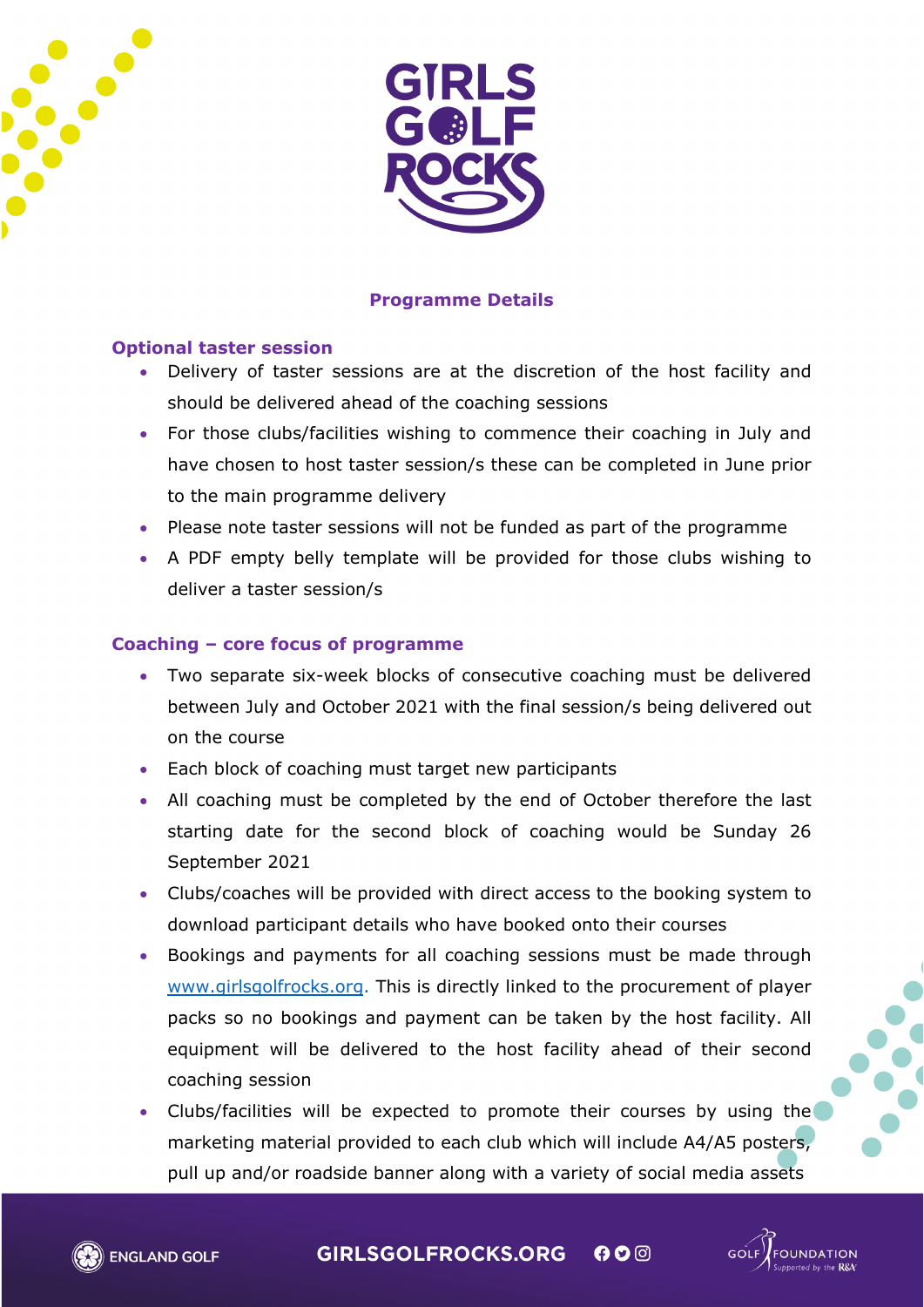



## **Follow on coaching and Membership**

- Affordable follow on coaching opportunities in either girls-only sessions or integrated into junior coaching at the facility must be offered to retain these girls
- Affordable membership opportunities need to be available to support continued engagement
- Clubs/facilities are encouraged to implement beginner fun events (GGR on Tour can be utilised) with the support of the club ambassadors to continue their participation

## **Core Criteria**

- Only clubs/facilities who either affiliate to England Golf and/or are a current HSBC Golf Roots centre will be able to be a part of the programme
- The PGA coach will need to be SafeGolf accredited on commencement of delivery
- Clubs who are affiliated to England Golf must have achieved as a minimum SafeGolf standard and be working towards becoming SafeGolf accredited
- For facilities who are not England Golf affiliated and a HSBC Golf Roots Centre they will need to ensure the following:
	- o The club/facility will need to have adopted the latest Safeguarding policy available to download [here](https://www.englandgolf.org/download/children-and-young-people-safeguarding-policy-and-procedures-club-template/)
	- o Have an appointed Club Welfare Officer (CWO) who has attended a UK Coaching Safeguarding and Protecting Children workshop or completed the online refresher course within the last 3 years
	- o Have an up to date DBS check through England Golf within the last 3 years, more details can be found [here](https://www.englandgolf.org/article/dbs/)
	- o Club Welfare Officer to attend a Time to Listen workshop by 31 December 2021. Information on these workshops can be found [here](https://www.englandgolf.org/article/time-to-listen-workshops/)